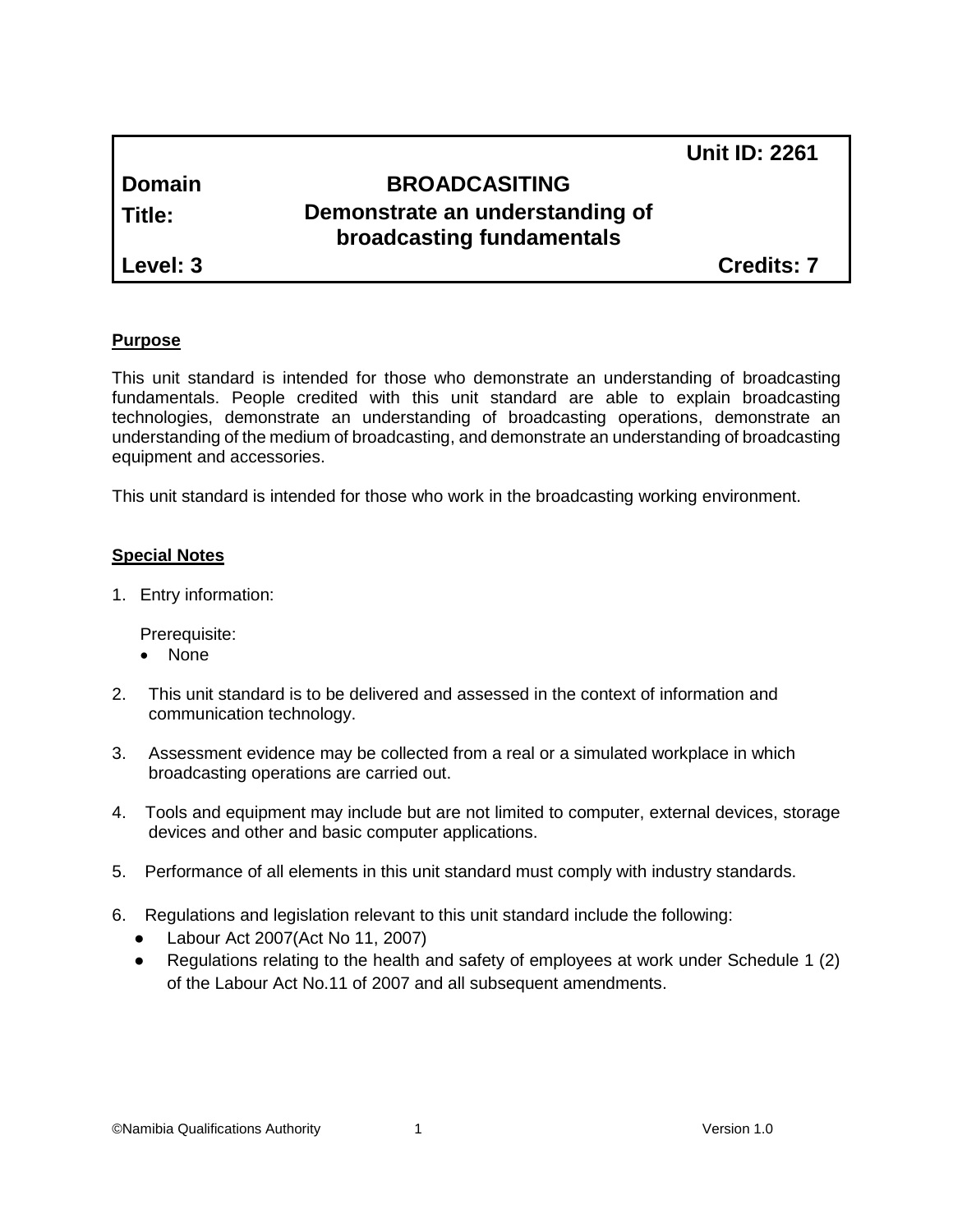# **Quality Assurance Requirements**

This unit standard and others within this sub-field may be awarded by institutions which meet the accreditation requirements set by the Namibia Qualifications Authority and the Namibia Training Authority and which comply with the national assessment and moderation requirements. Details of specific accreditation requirements and the national assessment arrangements are available from the Namibia Qualifications Authority o[n www.namqa.org a](http://www.namqa.org/)nd the Namibia Training Authority on [www.nta.com.na](http://www.nta.com.na/)

# **Elements and Performance Criteria**

# **Element 1: Explain broadcasting technologies**

## **Performance Criteria**

- 1.1 History of broadcasting is explained.
- 1.2 Audio and visual broadcasting technologies are explained.

## **Element 2: Demonstrate an understanding of broadcasting operations**

#### **Range**

Hand held devices may include but not limited to smartphones and tablets

#### **Performance Criteria**

- 2.1 Studio broadcasting operations are explained.
- 2.2 Outside broadcasting operations are explained.
- 2.3 Fly kit broadcasting is explained.
- 2.4 Hand held device broadcasting is explained.

#### **Element 3: Demonstrate an understanding of the medium of broadcasting**

#### **Performance Criteria**

- 3.1 Transmission mediums are identified.
- 3.2 Transmission mediums are explained.